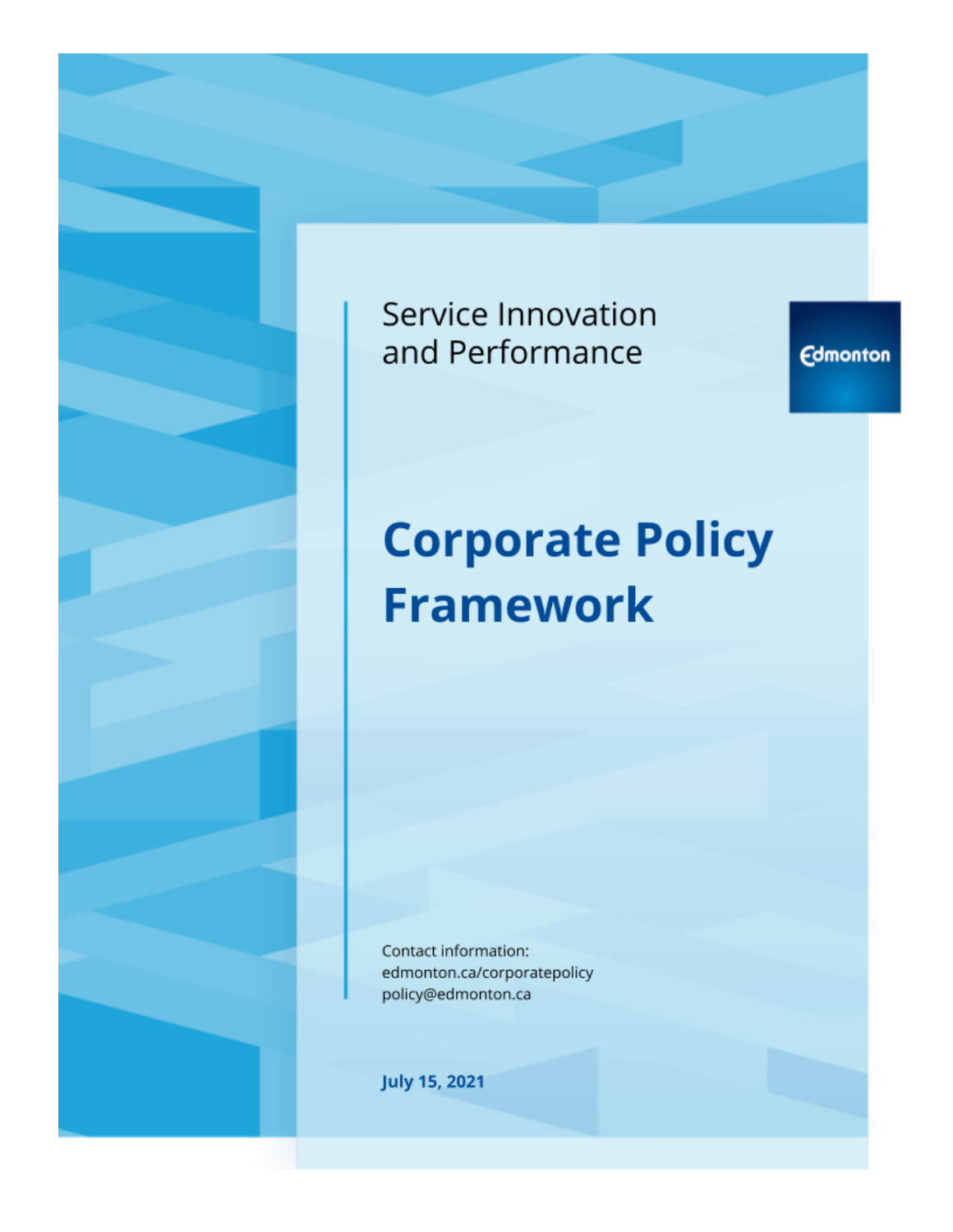# **TABLE OF CONTENTS**

| <b>INTRODUCTION</b>                                                  | 3              |
|----------------------------------------------------------------------|----------------|
| <b>FRAMEWORK</b>                                                     | 4              |
| <b>ELEMENTS</b>                                                      | $\overline{4}$ |
| <b>OUTCOMES</b>                                                      | 5              |
| <b>CORPORATE POLICY</b>                                              | 5              |
| <b>CONTEXT</b>                                                       | 5              |
| <b>PRINCIPLES</b>                                                    | 6              |
| <b>TOOLS</b>                                                         | 6              |
| CITY OF EDMONTON POLICY TOOLS: SETTING STRATEGY AND DIRECTING ACTION | 8              |
| <b>POLICY MANAGEMENT PROCESS</b>                                     | 9              |
| <b>GOVERNANCE</b>                                                    | 10             |
| <b>ACCOUNTABILITIES</b>                                              | 10             |
| <b>RESPONSIBILITIES</b>                                              | 11             |
| <b>DEFINITIONS</b>                                                   | 15             |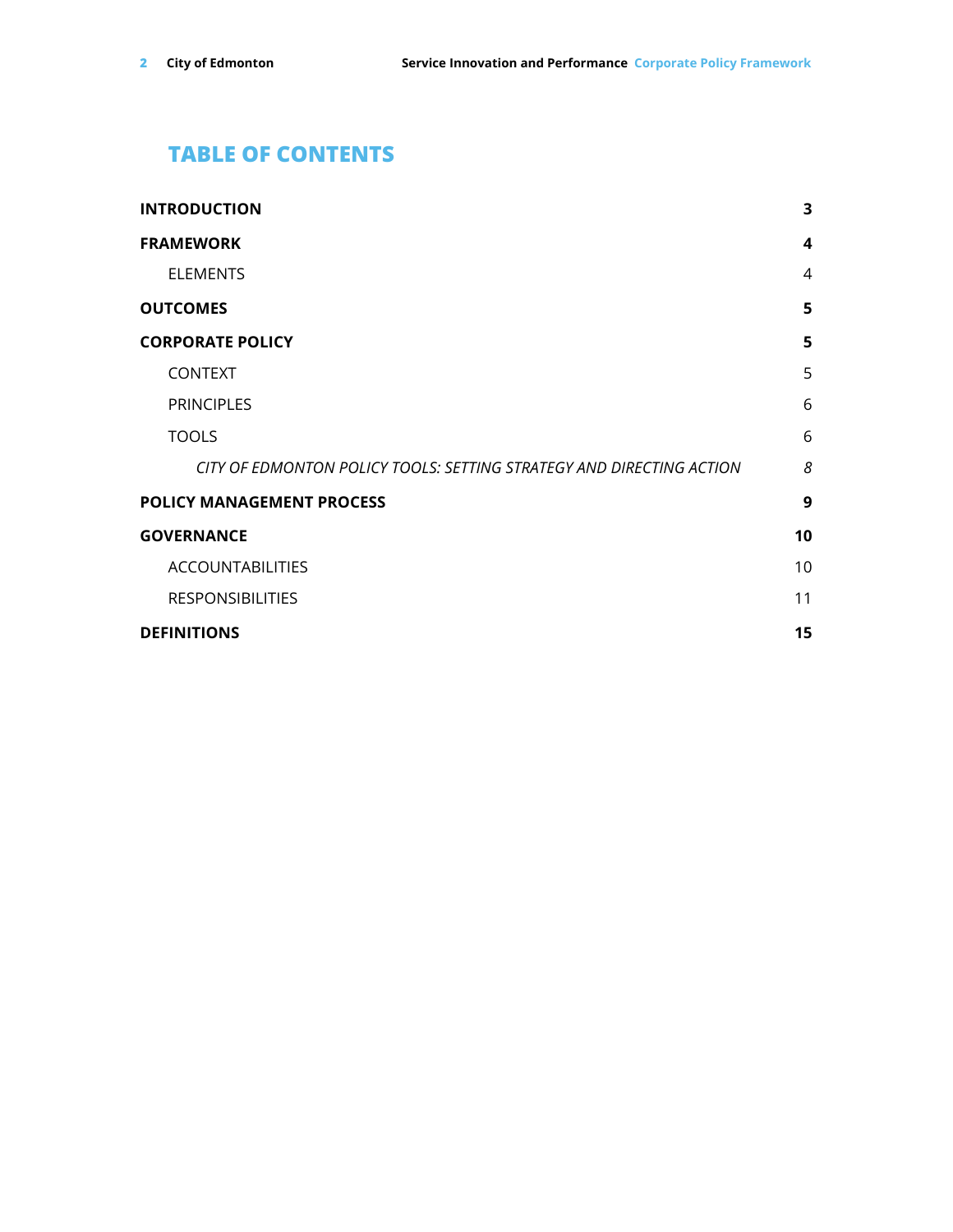#### <span id="page-2-0"></span>**INTRODUCTION**

The City of Edmonton operates within the scope and context of the *Municipal Government Act*. Tools such as bylaws, policies and procedures are how the City translates legislation as well as its strategic intentions into clear directions with consistent, measurable actions. City Council uses policy to direct strategy and to direct Administration. It also delegates a range of powers and authorities to the City Manager through the City Administration Bylaw. The City Manager then uses policy tools to activate Council's policy intentions and to direct activities.

Policy tools that are not well defined lead to inconsistent decision-making, creating confusion for internal (employees) and external (residents, community groups, businesses, etc) stakeholders. It is critical that policies and related documents, as well as roles and responsibilities, are clearly developed and defined so that the City can achieve its desired strategic goals and operational outcomes.

In January 2021, the Service Innovation and Performance (SIP) Branch and department strategy sections were established following a review of corporate strategy functions as part of the *Corporate Strategy Transformation Project*. This new two-stream model, featuring a corporate stream and department stream, was created to align corporate strategic initiatives and maximize efficiencies and leverage excellent work across the organization. This new model balances activating corporate direction with coordinating strategic management, business intelligence and analytics, and service delivery in departments. A corporate policy service was also introduced, to apply this framework and to coordinate and manage strategic and operational policy activities, in collaboration with the department strategy streams and their business areas. One of the first focus areas for this corporate policy service was to establish a *Corporate Policy Framework* for the City of Edmonton.

A framework is an organizing system that outlines how components are connected and related to each other and how ongoing work is structured. This *Corporate Policy Framework* provides a reference for City employees who develop, approve or implement strategy and policy, or who direct operational activities. This framework defines policy tools available to them, what they can be used for, and who is accountable for key parts of the policy management process. Day-to-day application of this framework is supported by templates, planning tools that help identify priorities, and information and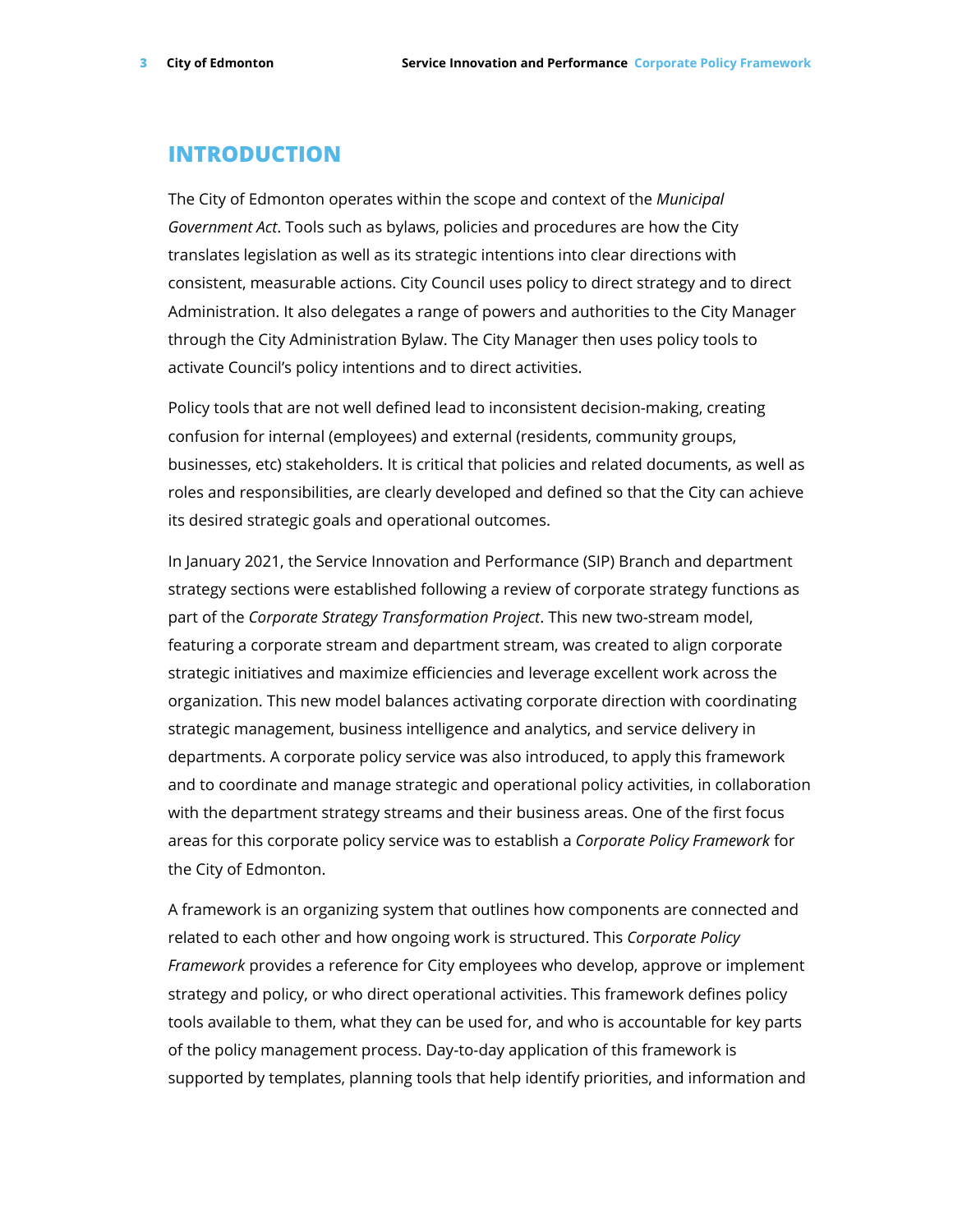training materials. These resources can be found at the City of Edmonton's internal [Corporate](https://portal-onecity.edmonton.ca/safety_operating/policies-directives) Policy site.

#### <span id="page-3-0"></span>**FRAMEWORK**

#### <span id="page-3-1"></span>**ELEMENTS**

The *Corporate Policy Framework* is one of the tools used to ensure that the City is strategically managed and its application informs work undertaken with the *Strategic Planning Framework*. This framework allows corporate lenses, using governance and defined policy management processes and its tools, to support subject matter experts who activate strategy and inform operational decision-making. The products of the framework create the City's policy environment which in turn provides accountability to our strategic direction and the services we provide.



**Governance** is the structure of delegations and accountabilities specific to setting policy priorities, and developing, approving, implementing and reviewing policies.

Applying **corporate lenses** allows for holistic consideration of the need for, use of, and impacts of policy tools. These include corporate governance (i.e. the authorities granted to City Council and those delegated to the City Manager), legislative considerations, the Executive perspective of the City's leaders, and strategic management of the organization. Engagement - both internal and public - and the use of GBA+ are fundamental to understanding how people (residents and staff) may experience services, initiatives and programs that arise from policies.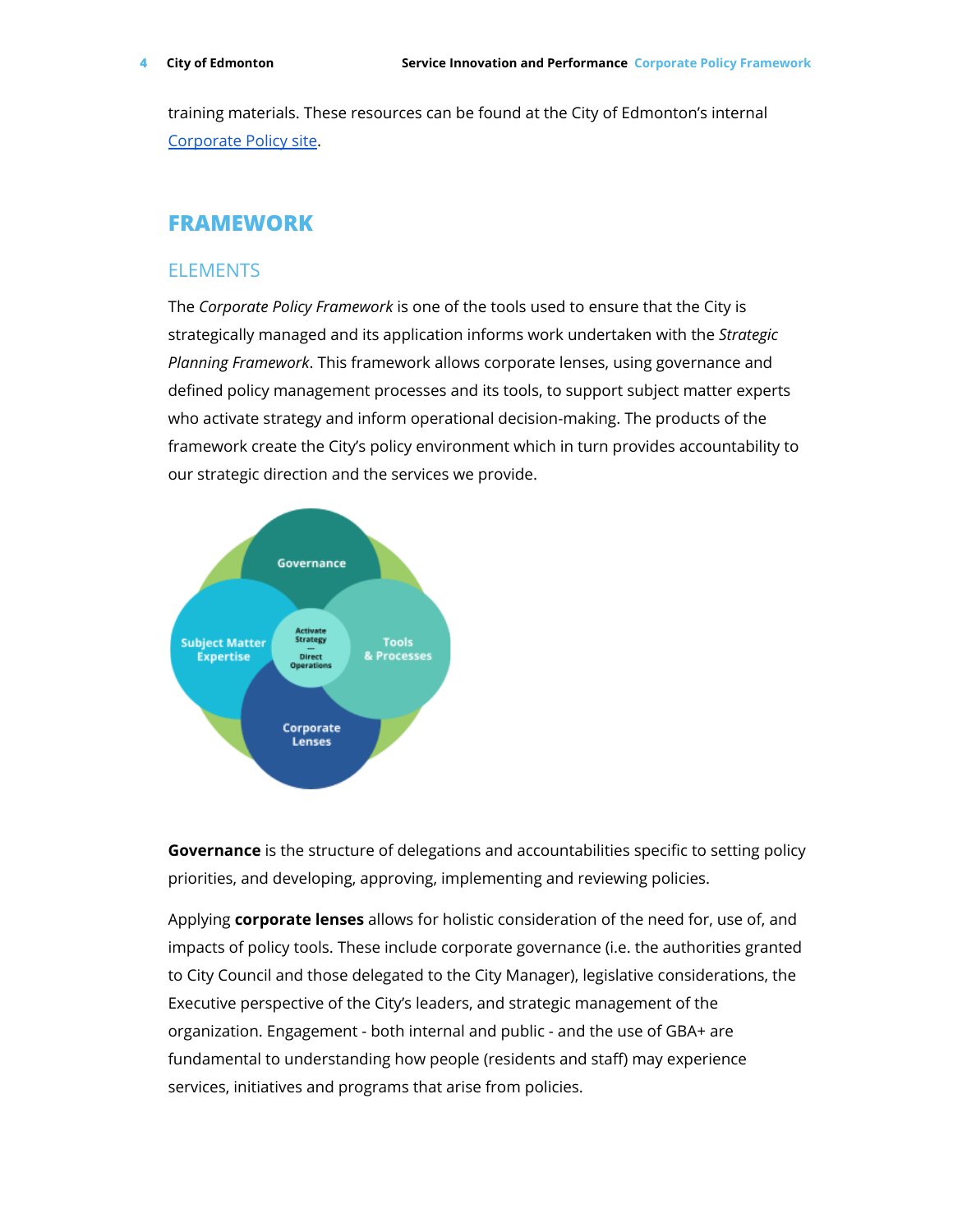Defined **tools and processes** ensure consistent approaches are applied across the City.

Collaboration with **subject matter experts** is essential for policy solutions that are informed by evidence, have impacts that matter, and are enforceable.

### <span id="page-4-0"></span>**OUTCOMES**

Outcomes from the application of the framework help to achieve the City's objectives:

- **Making Transformational Impacts:** Policy tools that connect the City's work to the values and goals in strategies such as *ConnectEdmonton*, the *Edmonton City Plan*, and the *Reimagine* report. This results in **residents being able to see the impact our actions have on our strategic [goals](https://www.edmonton.ca/city_government/documents/ConnectEdmonton_Book_Web.pdf), [directions](https://www.edmonton.ca/city_government/documents/PDF/City_Plan_FINAL.pdf) and program [outcomes](https://www.edmonton.ca/city_government/documents/Corporate_Business_Plan_2019-2022-20210506.pdf)**.
- **Delivering Excellent Services:** Policy development processes that are accessible, useful and used by employees. This results in **consistent, appropriate policy and implementation tools (e.g. procedures, standards, guidelines, etc.) that the organization is accountable for**.
- **Managing the Corporation:** Policy tools that balance corporate oversight with operational flexibility and content expertise. This results in focused **policies that are responsive, appropriate to the organization's needs, and enhance decision-making**.

# <span id="page-4-1"></span>**CORPORATE POLICY**

#### <span id="page-4-2"></span>CONTEXT

Corporate policies set out directions and intentions of Council and Administration in a manner that impacts how the City operates or guides its interactions with residents. Policies interact with many other documents, tools and guiding materials such as strategies, bylaws, and statutory and operational plans.

The *Municipal Government Act* grants City Council the authority to pass bylaws and set direction; these bylaws can be enforced with penalties, challenged in court and must comply with laws from other orders of government. Policies do not have this authority; policies and policy tools set corporate commitments and direct action, and when they do have requirements, they apply only to those that are accountable to the approver of the policy.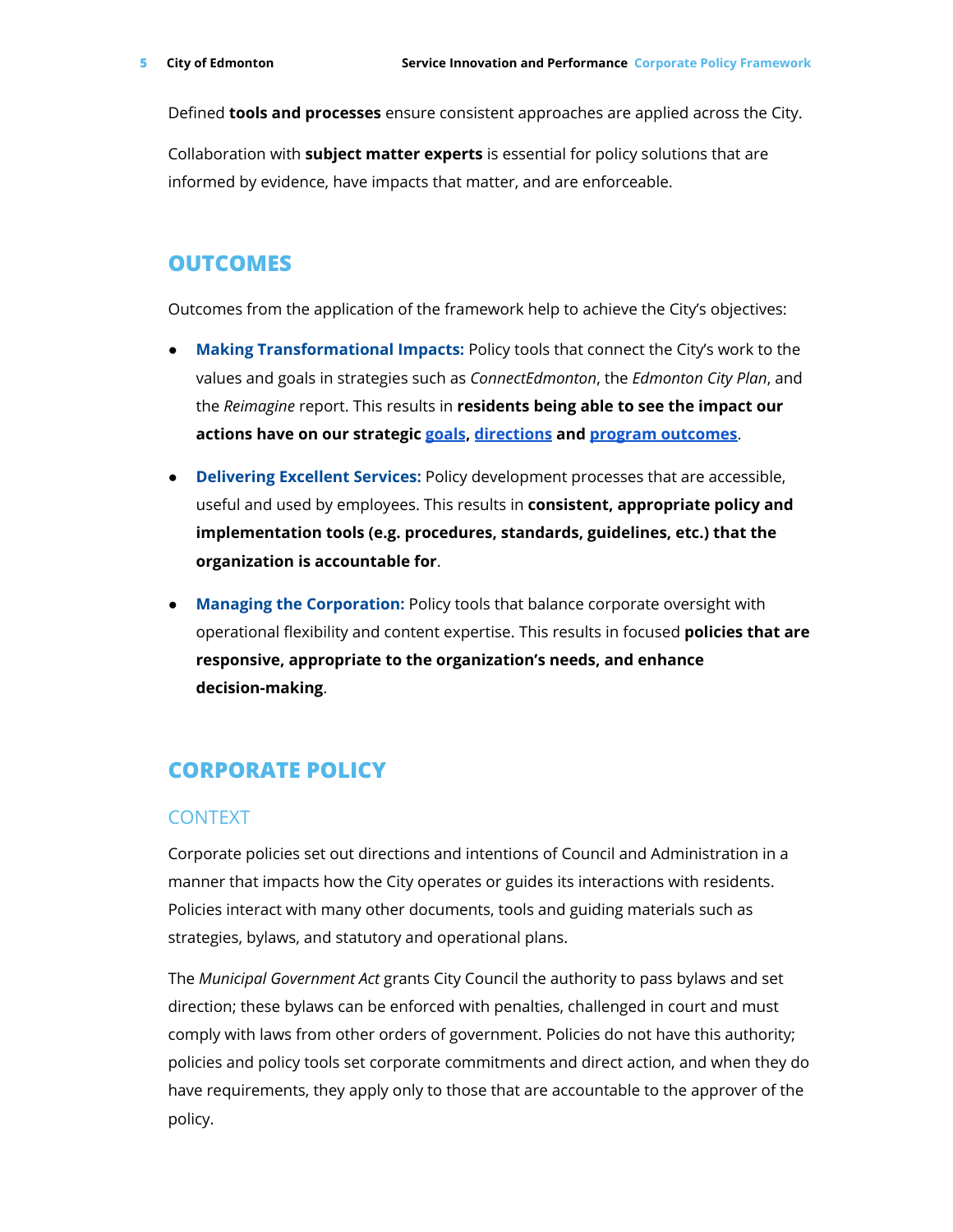#### <span id="page-5-0"></span>PRINCIPI **FS**

The development, review and evaluation, and use of policy tools is governed by the following principles:

- **Relevant:** Policy tools align with the overall direction of the City of Edmonton and its priorities. Overall relevance is ensured through regular reviews of tools and revising or rescinding those which have become irrelevant or outdated.
- **Effective and Efficient:** Policy tools are viable, risk-managed, and sustainable. They are aware of and responsive to operational needs, requirements, and commitments including potential implications for stakeholders, while also being easily adaptable to changing conditions.
- **Consistency:** Policy tools are developed from an institutional perspective using a systematic approach. In doing so, policy tools are consistently coordinated, integrated, streamlined, structured, and formatted, using accepted formats, templates, and best practices.
- **Evidence-Based:** Policy tools are based on sound research and analysis with a focus on achievable and measurable results. Sound analysis and data are necessary for both developing and reviewing policy instruments and supporting future policy actions. Processes that support development, approval and reviewing are collaborative and transparent, ensuring that affected business areas are key contributors while also considering corporate requirements such as public engagement and the use of GBA+.
- **Open:** Policy instruments are developed and implemented through a collaborative and consultative approach. Policy tools are written in plain language and are made available to all staff, stakeholders, and residents, in a timely manner, as required.

#### <span id="page-5-1"></span>TOOLS

This framework identifies four tools. To effectively address a policy issue, assessing the reason for a policy will help identify the tool best suited for addressing the need. Each tool in the framework has its own purpose and addresses a different organizational need.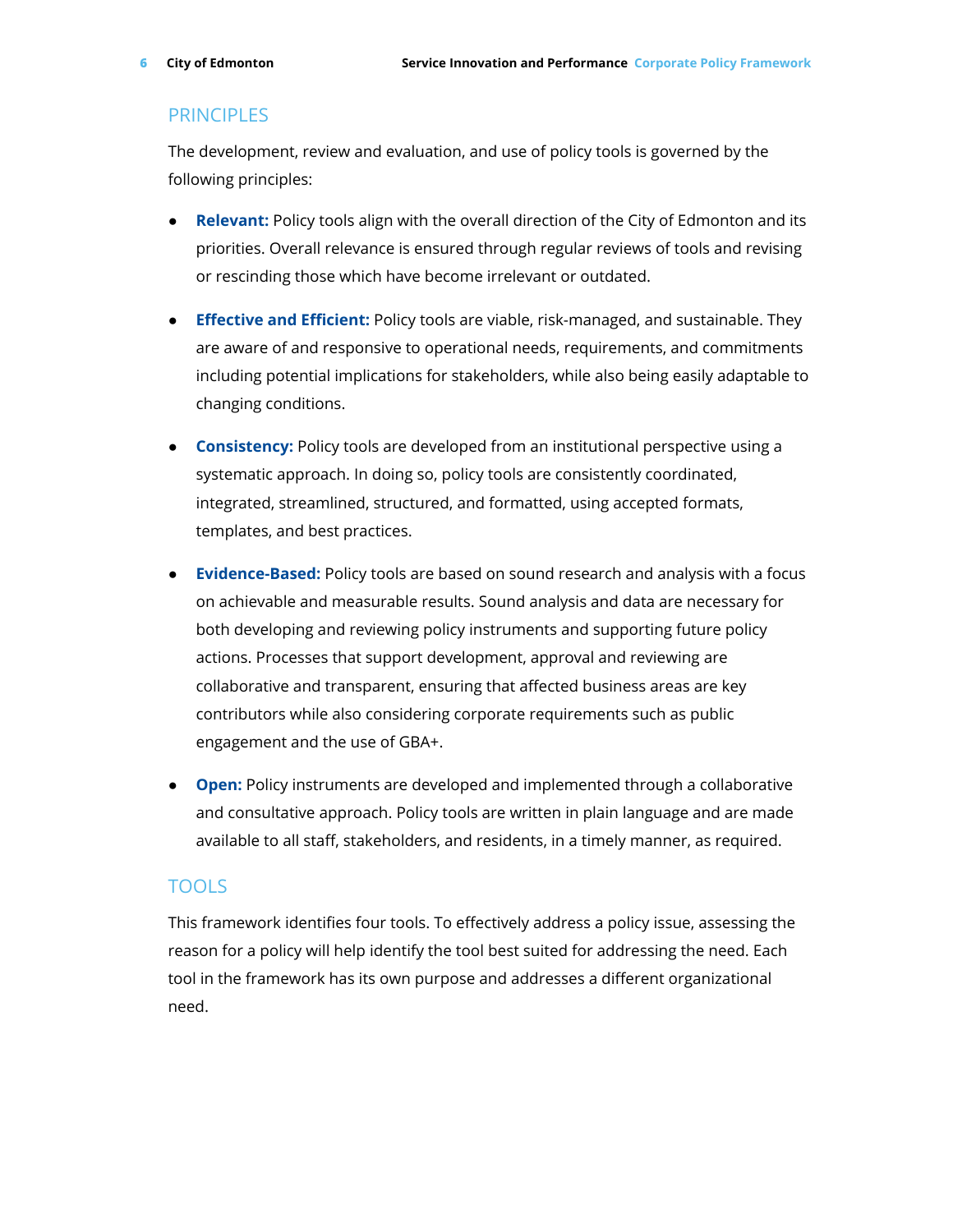| Tool      | <b>Purpose</b>                                                            | <b>Questions to Ask</b>                                                                                                                                                         |
|-----------|---------------------------------------------------------------------------|---------------------------------------------------------------------------------------------------------------------------------------------------------------------------------|
| Policy    | WHAT - Sets strategy<br>or provides direction<br>to implement<br>strategy | Is direction already provided by Council or in<br>٠<br>legislation?<br>What broad direction do employees need to<br>۰<br>implement strategy?                                    |
| Procedure | <b>HOW</b> - Prescribes a<br>process to achieve a<br>policy's direction   | Do employees need a process or behaviors<br>۰<br>identified to carry out work?<br>What policy is this procedure connected to?<br>۰                                              |
| Standard  | HOW MUCH -<br>Indicates a minimum<br>level or quality for<br>work         | What does the base level of acceptable<br>۰<br>behavior or work from employees consist of to<br>achieve something?<br>What is required to achieve an outcome?<br>٠              |
| Guideline | OPTIONS - suggest a<br>course of action                                   | What suggested courses of action are available<br>۰<br>that promote consistency but allow flexibility?<br>What options could be considered in informed<br>۰<br>decision-making? |

The purpose of a **policy** is to state what we intend to achieve and give high-level direction on how to achieve it.

- A policy is necessary when additional guidance is required to achieve strategic goals and direction. Policies inform decision-making, whether it is set out in a procedure or through program design.
- The key elements of a policy are the *Statement of intent* (what the policy aims to achieve) and the *Guiding Principles* (high-level descriptions of how the intention will be achieved).

**Council policies** are commitments to residents and the community, are aspirational in nature, and provide Administration with strategic direction. Council policies can set direction or can be used to provide further strategic direction by activating Policy Directions in the *Edmonton City Plan*. Council policies can also be used to set standards and processes for City Councillors and their staff.

**Administrative policies** provide direction to City of Edmonton employees on strategic and organizational matters that are under the authority of the City Manager.

A **procedure** is Administration's commitment to how a policy (Council or Administrative) will be activated. It sets processes, requirements or criteria that employees must follow, directing them in the actions they need to take to achieve the policy's intentions.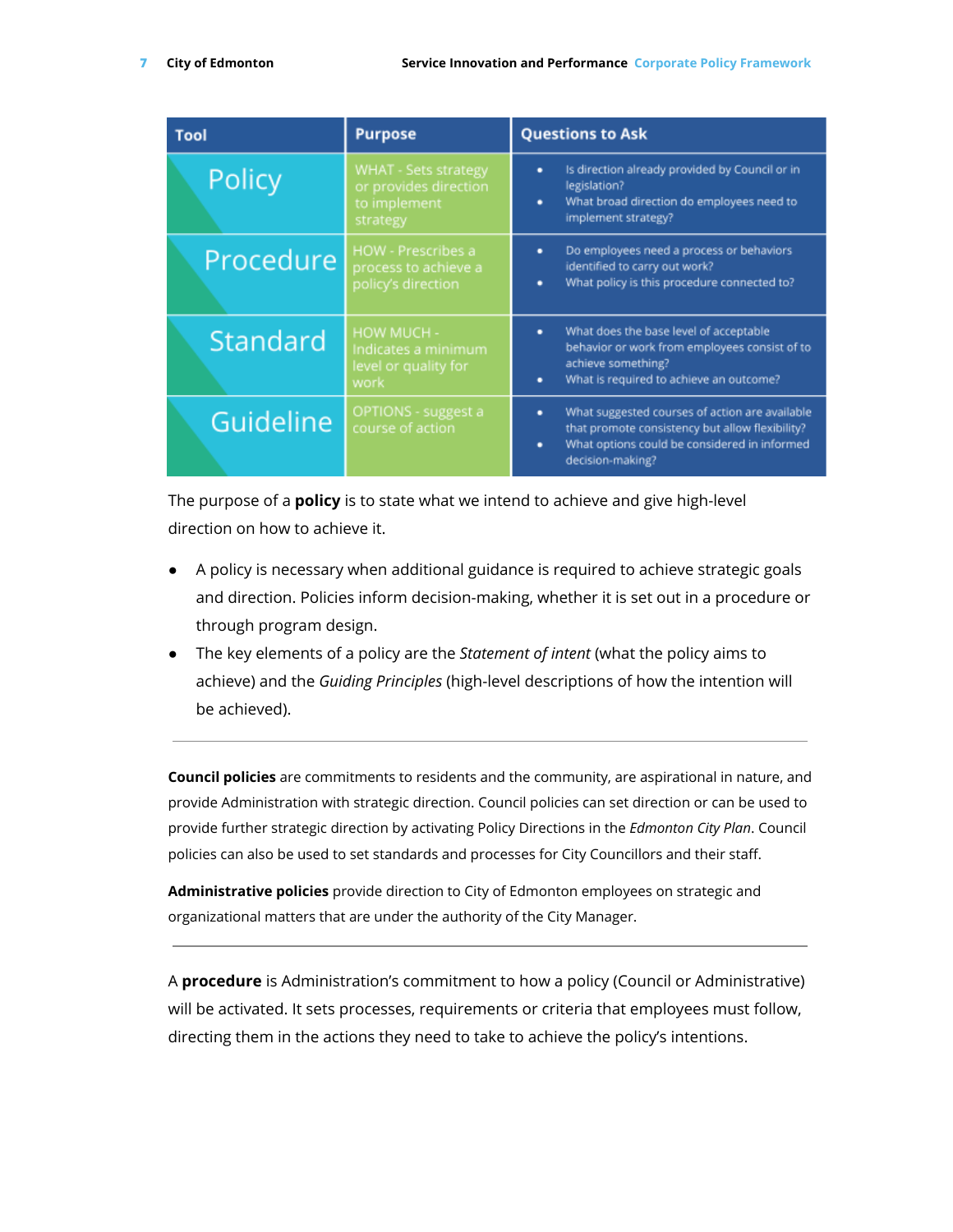● A procedure is the appropriate tool if action or decision-making are required to achieve the outcomes of a policy. A procedure also creates a structure for performance monitoring and measurement because compliance is mandatory.

**Standards** set a minimum level of acceptable quality or actions. These can be standalone processes, requirements or criteria, but they do not activate policies and therefore a parent policy to set strategic direction is not required.

● Consider using a standard if measurement and compliance and performance monitoring are necessary, but a policy or strategic statement is not required.

With **guidelines**, employees are provided with suggested courses of action or decision-making criteria to guide their actions. Because compliance is not mandatory they provide additional flexibility.

● Guidelines are useful when consistency is sought but compliance is not required.

Policies, procedures, standards and guidelines are the four tools in this framework, however there are other tools that activate strategy or provide direction to employees or residents. These may include bylaws, statutory plans, strategies, frameworks, systems, plans, processes, manuals, forms, and others. These additional tools are not defined within this framework, but are noted here to acknowledge a range of tools that influence or direct the work of employees.



#### <span id="page-7-0"></span>**CITY OF EDMONTON POLICY TOOLS: SETTING STRATEGY AND DIRECTING ACTION**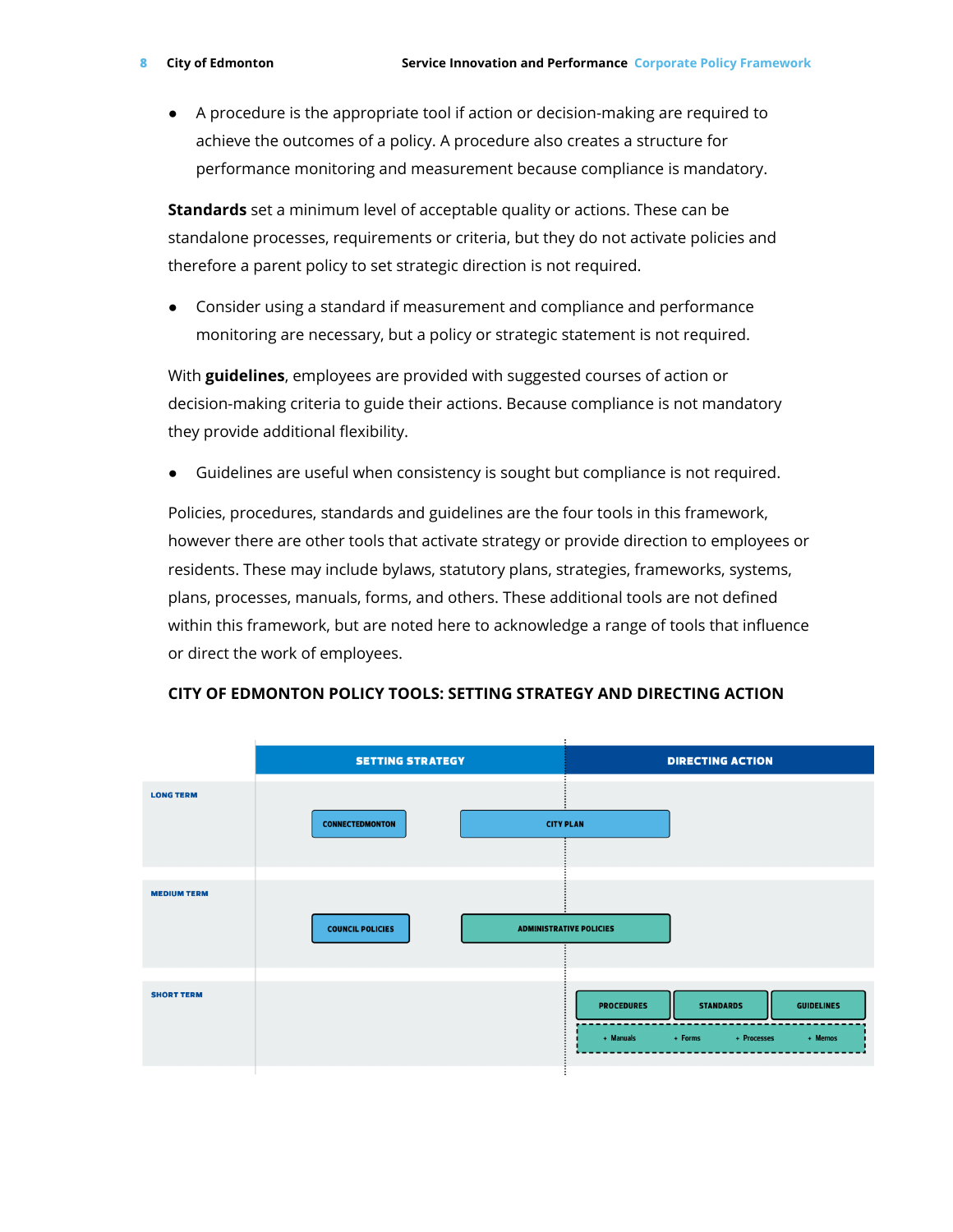The City of Edmonton's policy tools are used to activate strategy and to direct the activities of City of Edmonton staff. They are part of a broader system of strategies, plans and management tools. In the diagram above, tools in **blue** are instruments of City Council and used to set strategy. Tools in **green** are instruments used by Administration.

**ConnectEdmonton** is Edmonton's Strategic Plan for 2019–2028. Its four strategic goals set *Directions*.

The **City Plan** is Edmonton's *Municipal Development Plan* & *Transportation Master Plan* and also sets strategic directions for environmental & social planning and economic development. It sets out *Choices* we are making to achieve our strategic goals and prepare for a city of 2 million people.

**Council Policies** activate strategic directions in the City Plan or set strategy when there is a need. **Administrative Policies** state the City Manager's position or direction on city-wide matters delegated to the City Manager and Administration.

**Procedures** direct City employees on how to carry out tasks or functions to activate or align with Council and Administrative Policies. Procedures must always have a parent policy they activate.

**Standards** are requirements that ensure work is completed with a minimum level of quality.

**Guidelines** promote consistency by presenting a suggested course of action.

People Leaders in the organization may also use other tools to describe and direct the activities of employees. These include **manuals, forms, processes, memos**, etc. These tools are not part of the Corporate Policy Framework.

## <span id="page-8-0"></span>**POLICY MANAGEMENT PROCESS**

The policy management process describes the entire life cycle of policy tools in this framework, from Initiation and Development, Approval and Implementation, and finally Review and Evaluation.

| <b>Initiation</b>               | <b>Development</b>                      | <b>Approval</b>            | <b>Implementation</b>        | <b>Review and</b><br><b>Evaluation</b> |  |
|---------------------------------|-----------------------------------------|----------------------------|------------------------------|----------------------------------------|--|
| <b>Identify &amp; Assess</b>    | <b>Research &amp;</b>                   | <b>Corporate Review:</b>   | <b>Post Approved</b>         | Scheduled                              |  |
| <b>Need</b>                     | <b>Analysis</b>                         | -Legal<br>-Policy Advisory | <b>Policy</b>                | <b>Review</b><br>-Effective            |  |
| Select<br>Appropriate           | <b>Apply Corporate</b><br><b>Lenses</b> | Group                      | Communication.<br>Resources. | -Relevant                              |  |
| <b>Policy Tool</b>              |                                         | <b>Final Draft to ELT</b>  | <b>Training &amp;</b>        | <b>Assess for Gaps,</b>                |  |
|                                 | <b>Develop Draft</b>                    | or Council for             | <b>Support for</b>           | <b>Duplication,</b>                    |  |
| <b>Develop</b><br>Plan/Approach | <b>Policy</b>                           | <b>Approval</b>            | <b>Employees</b>             | <b>Conflicts</b>                       |  |
|                                 |                                         |                            | Implement                    | <b>Evaluate</b>                        |  |
|                                 |                                         |                            | Change                       | <b>Outcomes</b>                        |  |
|                                 |                                         |                            | Management                   |                                        |  |
|                                 |                                         |                            | <b>Monitor</b>               |                                        |  |
|                                 |                                         |                            | <b>Compliance &amp;</b>      |                                        |  |
|                                 |                                         |                            | <b>Outcomes</b>              |                                        |  |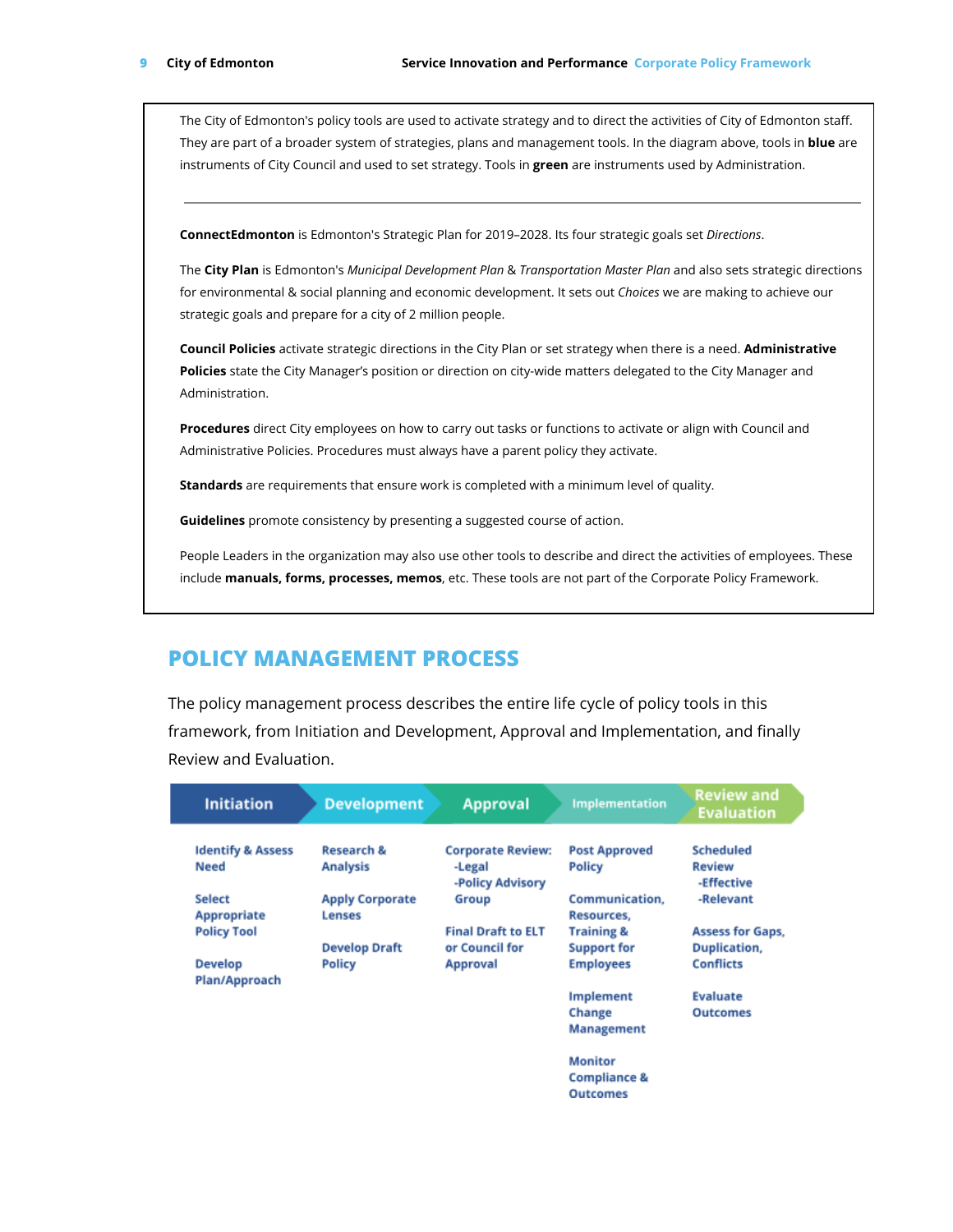Whether a policy response is requested by Council or initiated by Administration, the high-level steps to identify and develop the appropriate tool are the same.

**Initiation** begins the process and considers important questions such as *What is the need for the policy?*, *What will it affect?*, *Who will it affect?*, and *How will it affect them?* It identifies what the policy will address, selects the appropriate policy tool, and sets the approach for how it will be developed.

**Development** requires research and analysis, resulting in a draft policy, continues work with impacted groups, and starts using engagement consultation to identify how change will be realized and measured.

**Approval** is when a final, reviewed draft of the policy is submitted to City Council or the City Manager. The final numbered policy is posted on the City's website.

Once a policy is approved, **Implementation** begins. Employees, residents or both need to be made aware of the policy and begin to respond to it or put its intentions into action. A robust implementation plan presents what will change and how, and also considers how change will be supported, not just resourced.

After a policy has been approved and in effect - most often for a term of three years - it will go through a **Review** to identify gaps between intentions and results, and conflicts with other policies. An **Evaluation** of how the policy is affecting residents and/or employees provides valuable insight for new policies or revisions to existing policies. At this point an evaluation of the effectiveness of the policy in reaching strategy goals should also be completed. A policy may be revised, if necessary, or remain unchanged if it is still relevant and effective. If it is no longer required it may be rescinded.

#### <span id="page-9-0"></span>**GOVERNANCE**

Governance in the framework addresses two matters: **Accountability** (Who has the authority to approve which type of policy tool?) and **Responsibility** (Who does which activity in the Policy Management Process?). This section sets out the essential elements of Accountabilities and Responsibilities.

#### <span id="page-9-1"></span>ACCOUNTABILITIES

Clear accountabilities for approving policy tools ensures that authority is transparently identified and communicated. It is a delegated authority and enables leaders to create an environment of policy-informed decision-making.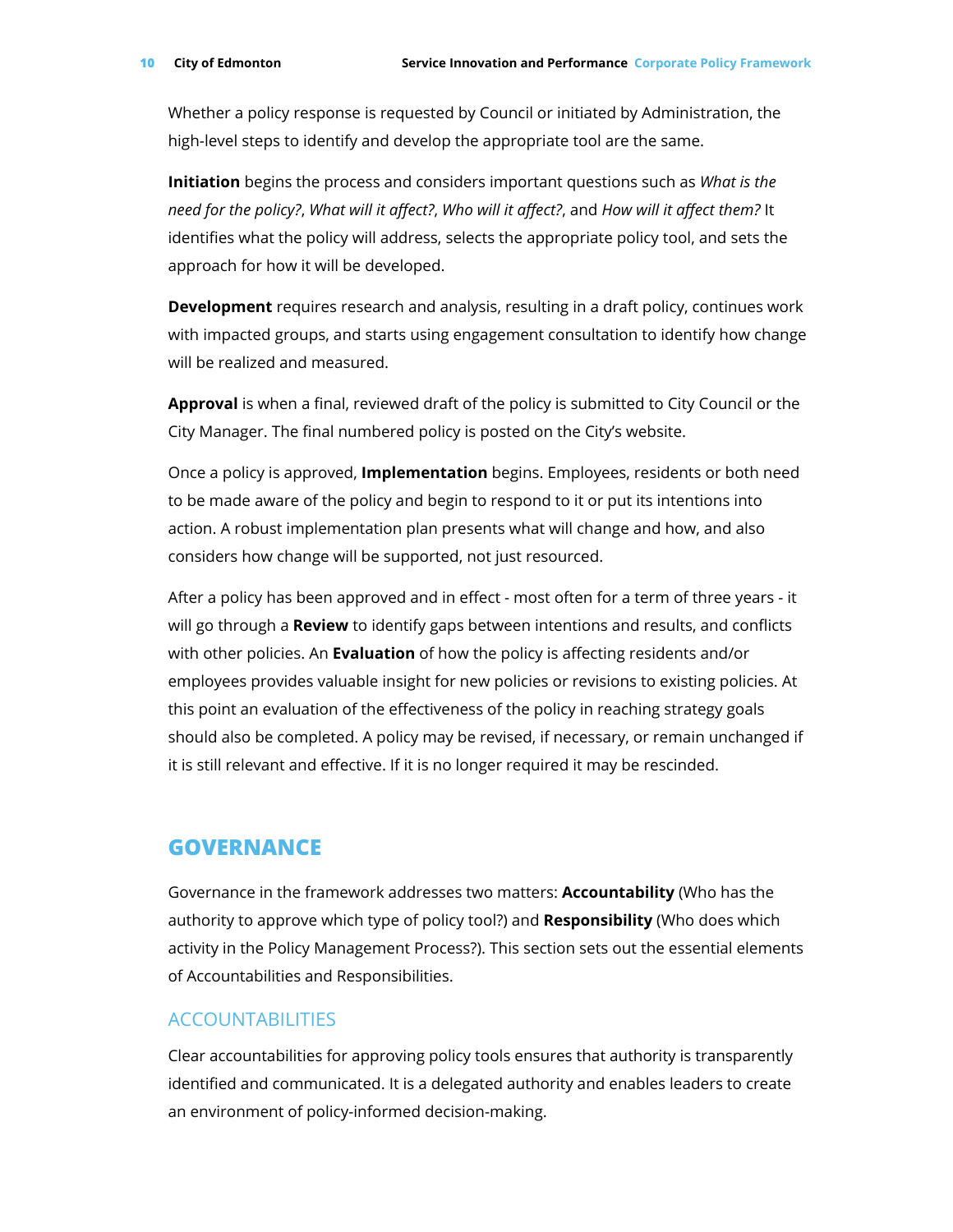| <b>POLICY FRAMEWORK TOOLS: APPROVALS</b>                           |                     |                     |                               |  |
|--------------------------------------------------------------------|---------------------|---------------------|-------------------------------|--|
| <b>Policy Tool</b>                                                 | <b>City Council</b> | <b>City Manager</b> | <b>Deputy City</b><br>Manager |  |
| Council Policy*                                                    | X                   |                     |                               |  |
| Administrative Policy                                              |                     | X                   |                               |  |
| City-Wide Procedure                                                |                     | X                   |                               |  |
| Department Procedure                                               |                     |                     | $\mathbf x$                   |  |
| City-Wide Standard                                                 |                     | X                   |                               |  |
| Department Specific Standard                                       |                     |                     | $\boldsymbol{x}$              |  |
| City-Wide Guideline                                                |                     | X                   |                               |  |
| Department Standard                                                |                     |                     | X                             |  |
| City Council approves Council Policies but its Committees can not. |                     |                     |                               |  |

#### <span id="page-10-0"></span>**RESPONSIBILITIES**

Consistent application of the *Corporate Policy Framework* ensures a strategic and holistic approach is applied when developing, approving and implementing policy tools, even when the scope appears to be limited to a single business area. A number of roles and areas across the organization have responsibilities in the policy management process. What is presented here is the highest level of responsibility. Roles in departments, because of structure, available resources, internal capacity, or volume of work, can be flexible in their approach to internal processes not addressed here.

|                     |                                                                                                                                           |                    | <b>POLICY MANAGEMENT PROCESS: RESPONSIBILITIES</b><br><b>Note:</b> Table does not include final approvals, set out in previous section |                       |                                                                       |
|---------------------|-------------------------------------------------------------------------------------------------------------------------------------------|--------------------|----------------------------------------------------------------------------------------------------------------------------------------|-----------------------|-----------------------------------------------------------------------|
|                     | <b>INITIATION</b>                                                                                                                         | <b>DEVELOPMENT</b> | <b>APPROVAL</b>                                                                                                                        | <b>IMPLEMENTATION</b> | <b>REVIEW &amp;</b><br><b>EVALUATION</b>                              |
| Role                |                                                                                                                                           |                    | <b>Responsibilities</b>                                                                                                                |                       |                                                                       |
| <b>City Council</b> | Request a<br>policy or policy<br>options;<br>Contribute to<br>annual<br>corporate<br>policy priorities<br>(in its annual<br>review of the |                    |                                                                                                                                        |                       | Consider the<br>relevance and<br>effectiveness of<br>Council policies |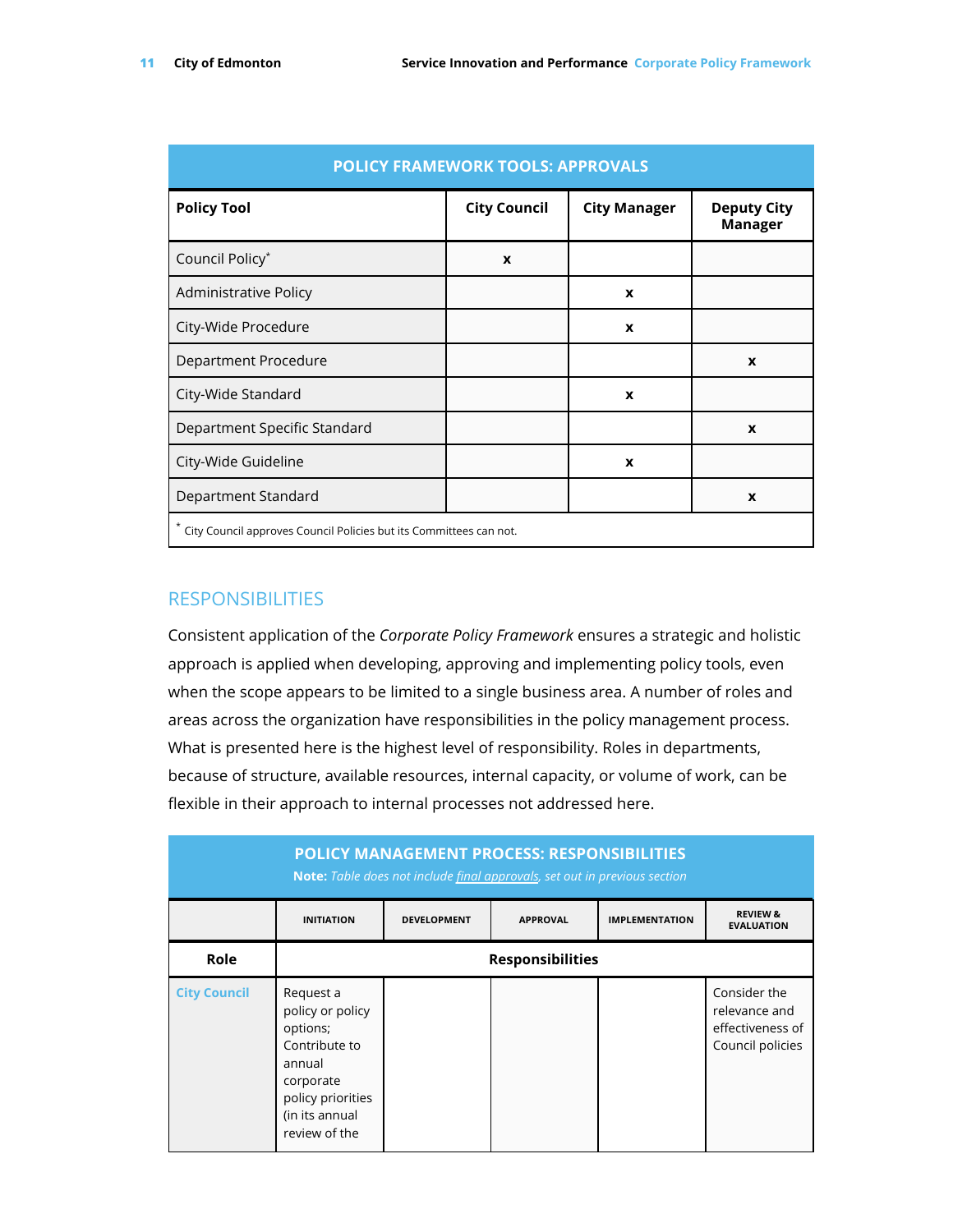|                                                              | City Plan)                                                                                                                                                                                                                                                                                         |                                                                                                      |                                                                                                                                                                                                                      |                                                                                                                        |  |
|--------------------------------------------------------------|----------------------------------------------------------------------------------------------------------------------------------------------------------------------------------------------------------------------------------------------------------------------------------------------------|------------------------------------------------------------------------------------------------------|----------------------------------------------------------------------------------------------------------------------------------------------------------------------------------------------------------------------|------------------------------------------------------------------------------------------------------------------------|--|
| <b>City Manager</b>                                          | Request a<br>policy or policy<br>options /<br>strategic<br>outcomes /<br>actions                                                                                                                                                                                                                   |                                                                                                      | Review Council<br>Policies (i.e<br>quality control)<br>to go to Council<br>for approval<br>(via the OCM <sup>1</sup> /<br>OCC <sup>2</sup>                                                                           | Implement and<br>activate<br>Corporate<br>Policy (with<br>procedures,<br>strategies,<br>plans,<br>frameworks,<br>etc.) |  |
| <b>Executive</b><br>Leadership<br><b>Team (ELT)</b>          | Identify and<br>approve<br>annual<br>corporate<br>policy priorities<br>(by approving<br>the Corporate<br><b>Business Plan);</b><br>Cross-<br>reference ELT's<br>work plan with<br>policy solutions                                                                                                 |                                                                                                      | Review<br>Administrative<br>Policies (i.e<br>quality control)<br>to go to City<br>Manager for<br>approval                                                                                                            |                                                                                                                        |  |
| <b>Deputy City</b><br><b>Manager</b><br>(DCM)                | Requesting a<br>policy or policy<br>options (from<br>department or<br>via ELT)                                                                                                                                                                                                                     |                                                                                                      | Review Council<br>and<br>Administrative<br>Policies to City<br>Manager;<br>Review<br>Procedures<br>(city-wide) to<br>City Manager;<br>Review<br>Standards and<br>Guidelines<br>(city-wide) to<br><b>City Manager</b> |                                                                                                                        |  |
| <b>Department</b><br><b>Strategy</b><br><b>Section (DSS)</b> | Participate in<br>identifying<br>policy work or<br>opportunities;<br>Alerting<br>Corporate<br>Policy Unit;<br>Initial,<br>in-department<br>assessment of<br>policy issue<br>and approach;<br>referral to<br>Corporate<br>Policy Unit;<br>Contribute to<br>annual<br>corporate<br>policy priorities | Oversight /<br>corporate<br>lenses on<br>department<br>policy work<br>(engagement,<br>$GBA+3$ , etc) | Final check<br>before<br>anything to<br>DCM/<br>Department<br>Leadership<br>Team (process<br>and quality if<br>needed, not<br>content)                                                                               |                                                                                                                        |  |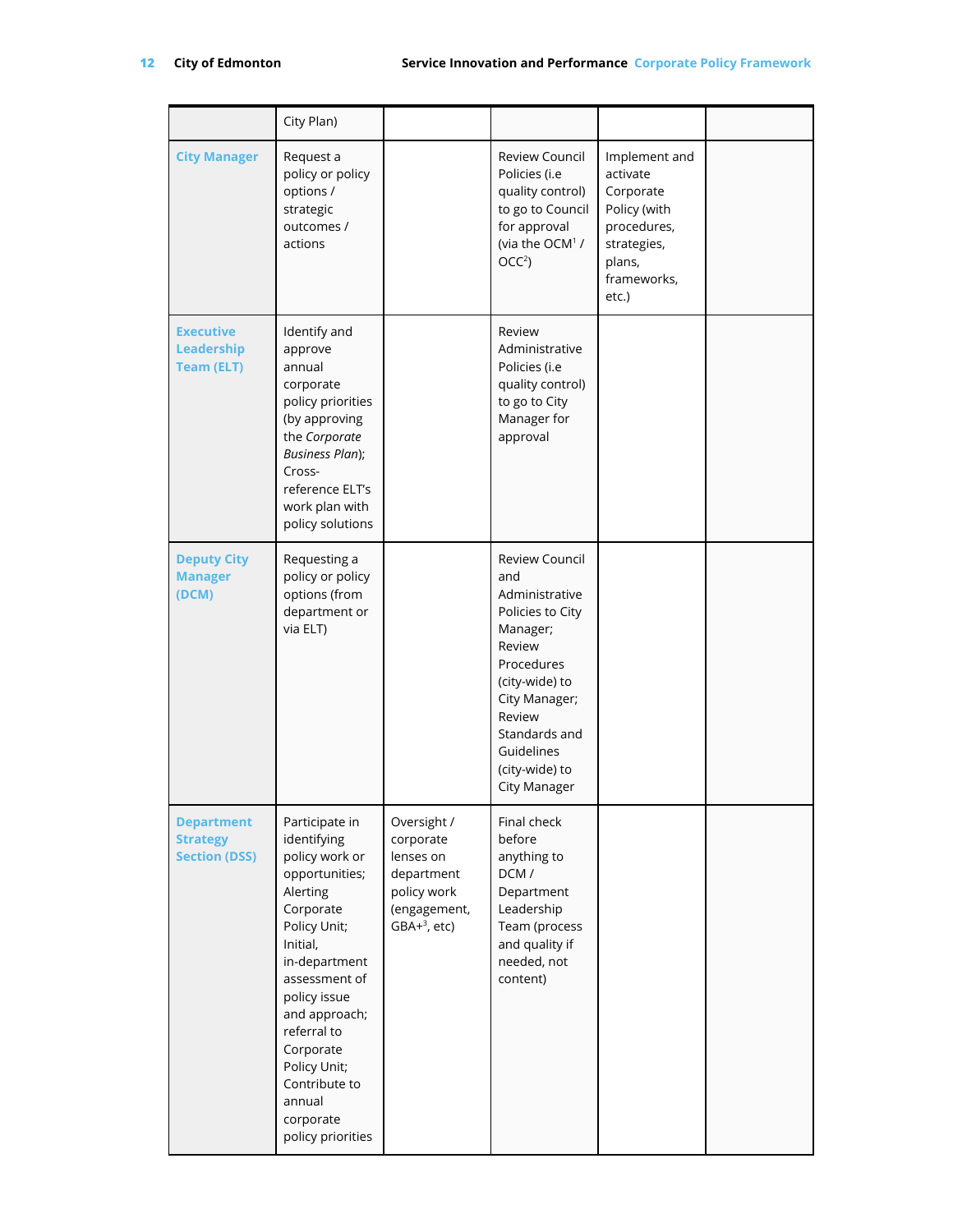|                                        | and reviews;<br>Align<br>department<br>activities with<br>City Plan;<br>choices and<br>strategy<br>direction                                                                                                                                                                                                                                                                                               |                                                                                                                               |                                                                                                                                                                                                                  |                                                                                                                                                                     |                                                                                                                                 |
|----------------------------------------|------------------------------------------------------------------------------------------------------------------------------------------------------------------------------------------------------------------------------------------------------------------------------------------------------------------------------------------------------------------------------------------------------------|-------------------------------------------------------------------------------------------------------------------------------|------------------------------------------------------------------------------------------------------------------------------------------------------------------------------------------------------------------|---------------------------------------------------------------------------------------------------------------------------------------------------------------------|---------------------------------------------------------------------------------------------------------------------------------|
| <b>Branch</b><br><b>Manager</b>        |                                                                                                                                                                                                                                                                                                                                                                                                            |                                                                                                                               | Review policy<br>tools<br>developed by<br>business areas<br>before going to<br><b>DSS</b>                                                                                                                        | Resources for<br>for<br>implementing<br>and change<br>management<br>activities;<br>Report on<br>implementing<br>and change<br>management<br>activities /<br>outputs | Resources for<br>for evaluation<br>and review<br>activities;<br>Report on<br>review<br>activities and<br>evaluation<br>outcomes |
| <b>Business Area</b><br>/ Director     | Connecting<br>with DSS and<br>Corporate<br>Policy unit                                                                                                                                                                                                                                                                                                                                                     | Create draft<br>policy tools<br>(Subject<br>Experts);<br>implementing /<br>review /<br>evaluating /<br>revising<br>activities |                                                                                                                                                                                                                  |                                                                                                                                                                     |                                                                                                                                 |
| <b>Corporate</b><br><b>Policy Unit</b> | Stewardship of<br>the framework.<br>Manage project<br>intake process<br>and monitoring<br>tools;<br>Provide<br>advisory<br>services<br>(governance,<br>process) to all<br>participants;<br>Lead (with<br>DSSs) ongoing<br>and annual<br>strategic /<br>corporate<br>policy<br>prioritizing;<br>Track policy<br>projects and<br>annual reviews;<br>Develop and<br>maintain policy<br>management<br>toolkit, | Provide<br>advisory<br>services to<br>business areas<br>on policy<br>development                                              | Final check<br>before<br>Corporate<br>Policy Advisory<br>Group<br>(confirmation<br>on approach);<br>Liaise with OCC<br>(e.g. request<br>policy number<br>from OCC for<br>final draft;<br>prepare for<br>posting) | Manage policy<br>inventory<br>(including<br>interfaces for<br>policy<br>developers,<br>staff and<br>public)                                                         |                                                                                                                                 |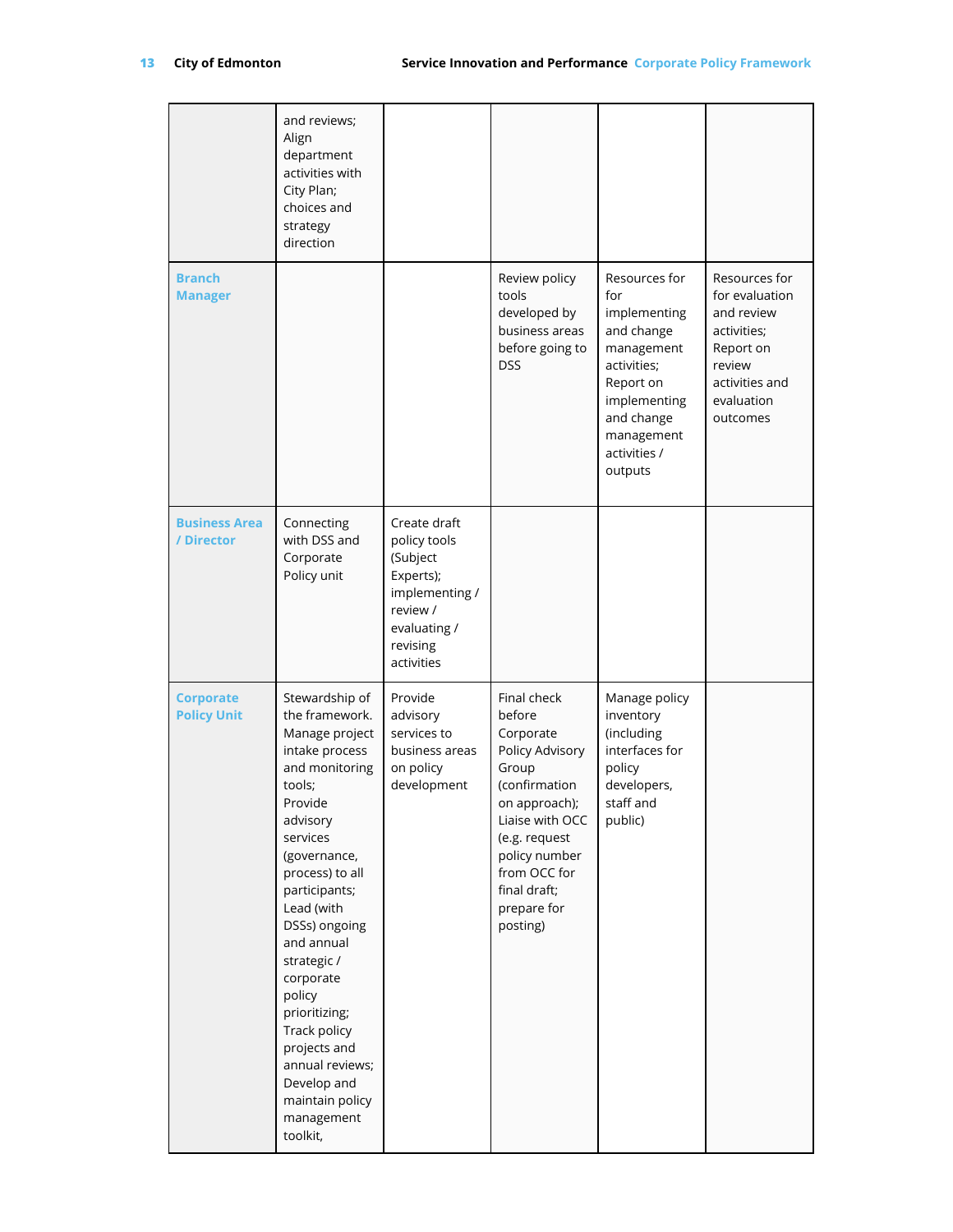|                                                                                                                                                | including<br>training and<br>education                                                                                                                                                                                                                                                                                          |  |                                                                                                                                                            |  |
|------------------------------------------------------------------------------------------------------------------------------------------------|---------------------------------------------------------------------------------------------------------------------------------------------------------------------------------------------------------------------------------------------------------------------------------------------------------------------------------|--|------------------------------------------------------------------------------------------------------------------------------------------------------------|--|
| <b>Corporate</b><br><b>Policy</b><br><b>Advisory</b><br><b>Group</b>                                                                           | Advice on<br>governance<br>and application<br>of framework<br>(type of tool,<br>strategic<br>development<br>considerations,<br>or alternative<br>approach);<br>Confirm<br>approach for<br>Council /<br>Administrative<br>policies (not<br>procedures)<br>and<br>corporate-wide<br>standards;<br>Liaise with DSS<br>on decisions |  | Final check<br>(Council and<br>Administrative<br>policies /<br>city-wide<br>procedures<br>and standards)<br>before CMO<br>(confirmation<br>of final draft) |  |
| <sup>1</sup> OCM - Office of the City Manager<br><sup>2</sup> OCC - Office of the City Clerk<br><sup>3</sup> GBA+ - Gender-based Analysis Plus |                                                                                                                                                                                                                                                                                                                                 |  |                                                                                                                                                            |  |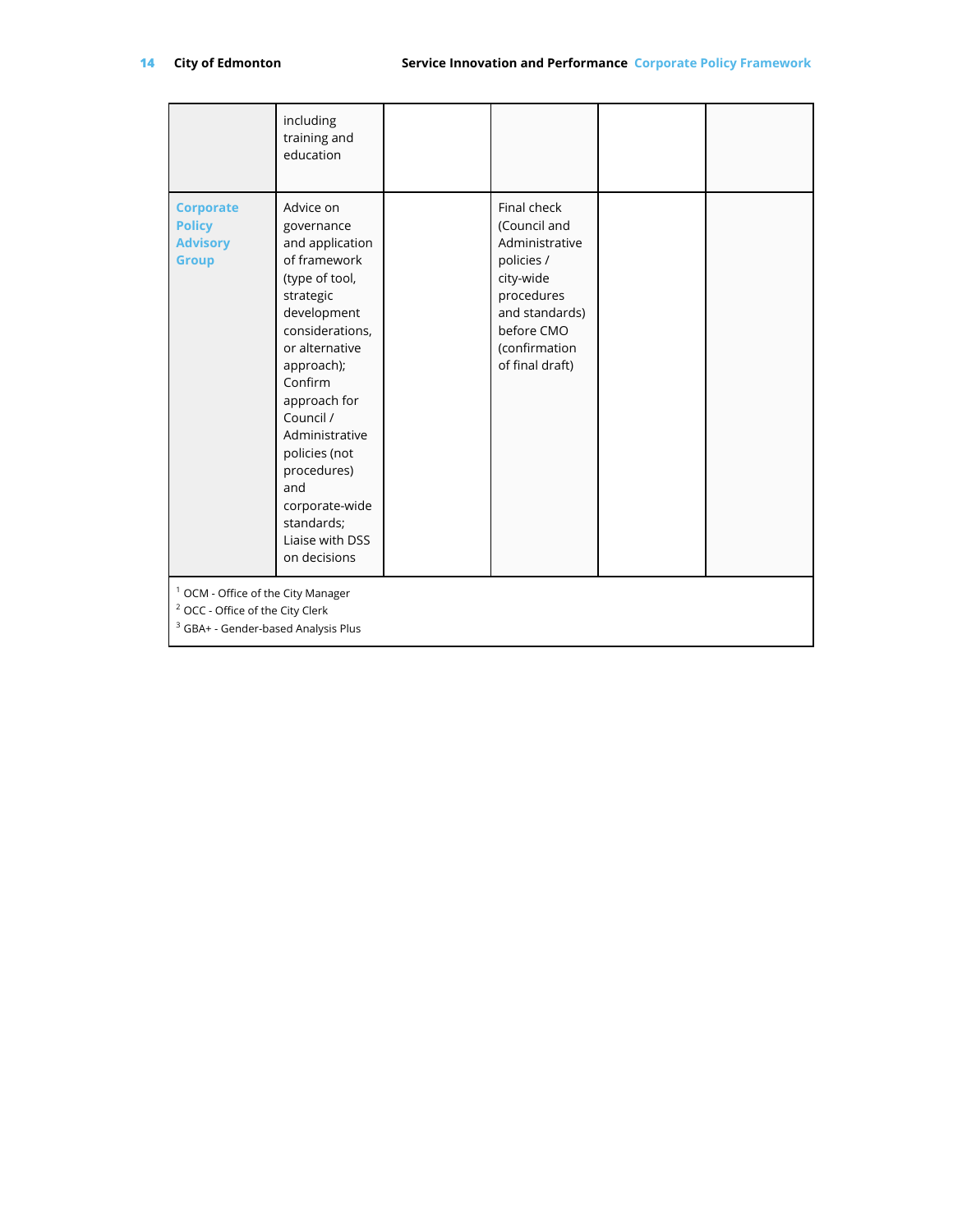# <span id="page-14-0"></span>**DEFINITIONS**

| <b>Administration</b> | Every municipal council must establish, by bylaw, a<br>position of Chief Administrative Officer (called the<br>City Manager in the City of Edmonton). The City<br>Manager is the administrative head of the municipal<br>organization, and hires and delegates certain<br>authority to employees. When the term<br>Administration is used in policy making, it refers to<br>the City Manager and the employees they hire and<br>delegate authority to.<br>The City Manager's responsibilities include:<br>ensuring that the municipality's policies and<br>programs are implemented<br>advising and informing the council on the<br>$\bullet$<br>operation of the municipality<br>performing other duties assigned by<br>$\bullet$<br>the council<br>ensuring appropriate staffing is in place<br>Councillors work with the City Manager to keep<br>informed on what the municipality is doing and will<br>depend on Administration to provide information so |
|-----------------------|---------------------------------------------------------------------------------------------------------------------------------------------------------------------------------------------------------------------------------------------------------------------------------------------------------------------------------------------------------------------------------------------------------------------------------------------------------------------------------------------------------------------------------------------------------------------------------------------------------------------------------------------------------------------------------------------------------------------------------------------------------------------------------------------------------------------------------------------------------------------------------------------------------------------------------------------------------------|
|                       | they can make sound decisions.                                                                                                                                                                                                                                                                                                                                                                                                                                                                                                                                                                                                                                                                                                                                                                                                                                                                                                                                |
| <b>Bylaw</b>          | Bylaws are resident facing and used when City<br>Council is acting under a specific legislative authority<br>to enforce a law. They are used to require or restrict<br>certain behaviours within the City. They use<br>prescriptive, specific language which shows the<br>obligation and necessity: Must, May, Can and<br>Cannot. Penalties for non-compliance are specified<br>within the Bylaw. They are used to delegate authority<br>from City Council to the City Manager. Bylaws can<br>only be approved by Council (not Committees).                                                                                                                                                                                                                                                                                                                                                                                                                   |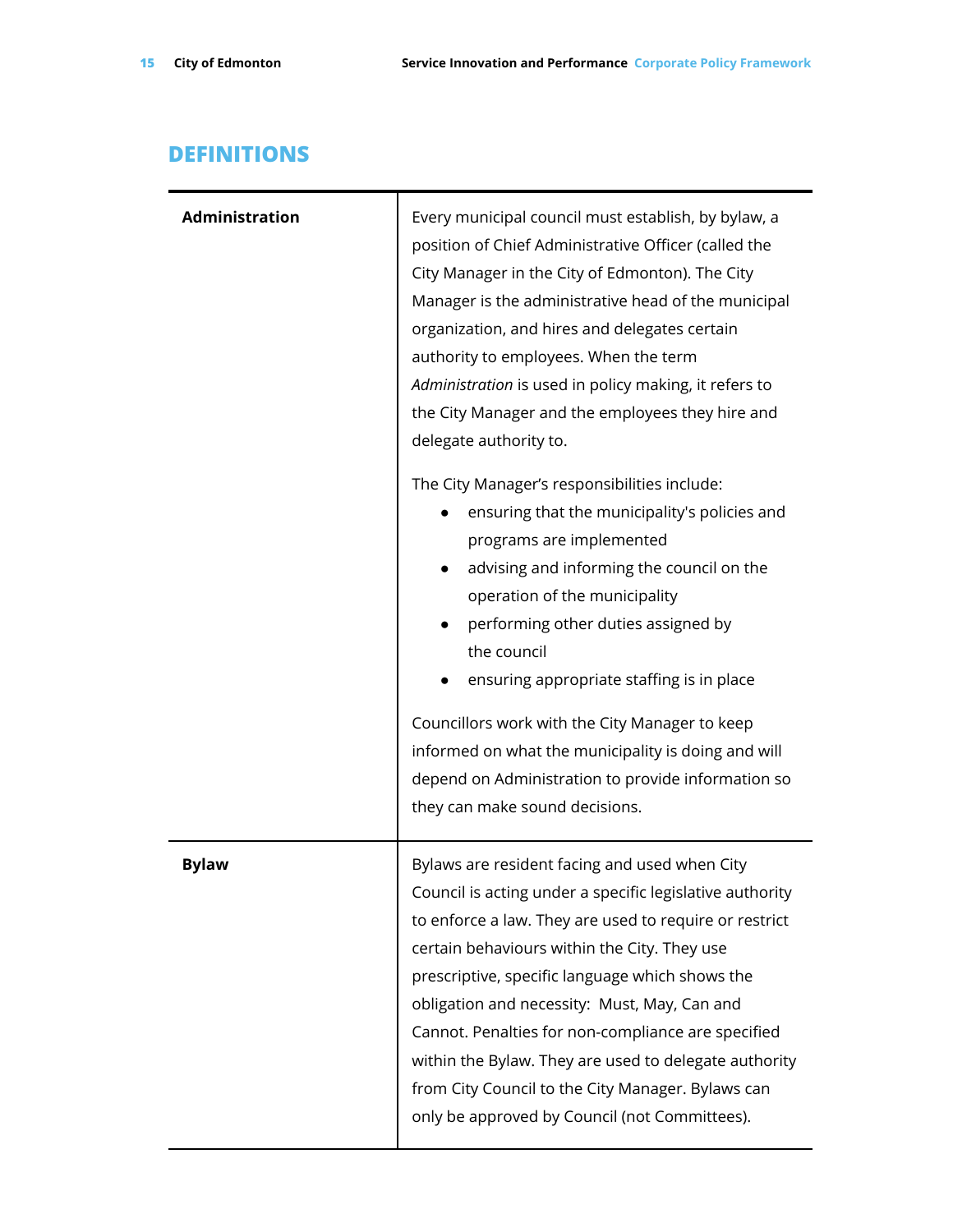| <b>Framework</b> | A framework is an organizing system that shows how<br>main components are connected and related to each<br>other. The components provide the structure for<br>ongoing work.                                                                                                                                                                                                                               |
|------------------|-----------------------------------------------------------------------------------------------------------------------------------------------------------------------------------------------------------------------------------------------------------------------------------------------------------------------------------------------------------------------------------------------------------|
|                  | The Strategic Planning Framework is another<br>example of a framework at the City of Edmonton; it<br>includes the high-level components required to<br>manage a business. Components may have been<br>developed separately or independently and form an<br>interdependent system that enables strategic<br>business management (Direction, Choices, Action,<br>Resources, Performance, Assurance (Risk)). |
| GBA+             | Gender-based Analysis Plus (GBA+) is a process to<br>examine and address how policies, programs and<br>services impact diverse individuals and groups. The<br>plus prompts us to consider multiple identity factors,<br>including age, race, ability, education, ethnicity,<br>geography, health, language, class, sex and gender.                                                                        |
|                  | The City has <i>embraced GBA+</i> as a way to improve<br>planning and decision-making for citizens and staff.<br>We use it to assess how our work might impact<br>diverse groups of people and ask Who is excluded?<br>What contributes to this exclusion? and What will we do<br>about it?                                                                                                               |
|                  | The inclusion of GBA+ analysis is a consideration for<br>all policy development and revision in the City of<br>Edmonton.                                                                                                                                                                                                                                                                                  |
| Guideline        | A suggested course of action or decision-making<br>criteria to guide the actions of employees.                                                                                                                                                                                                                                                                                                            |
|                  | Guidelines are useful when consistency is sought but<br>compliance is not required.                                                                                                                                                                                                                                                                                                                       |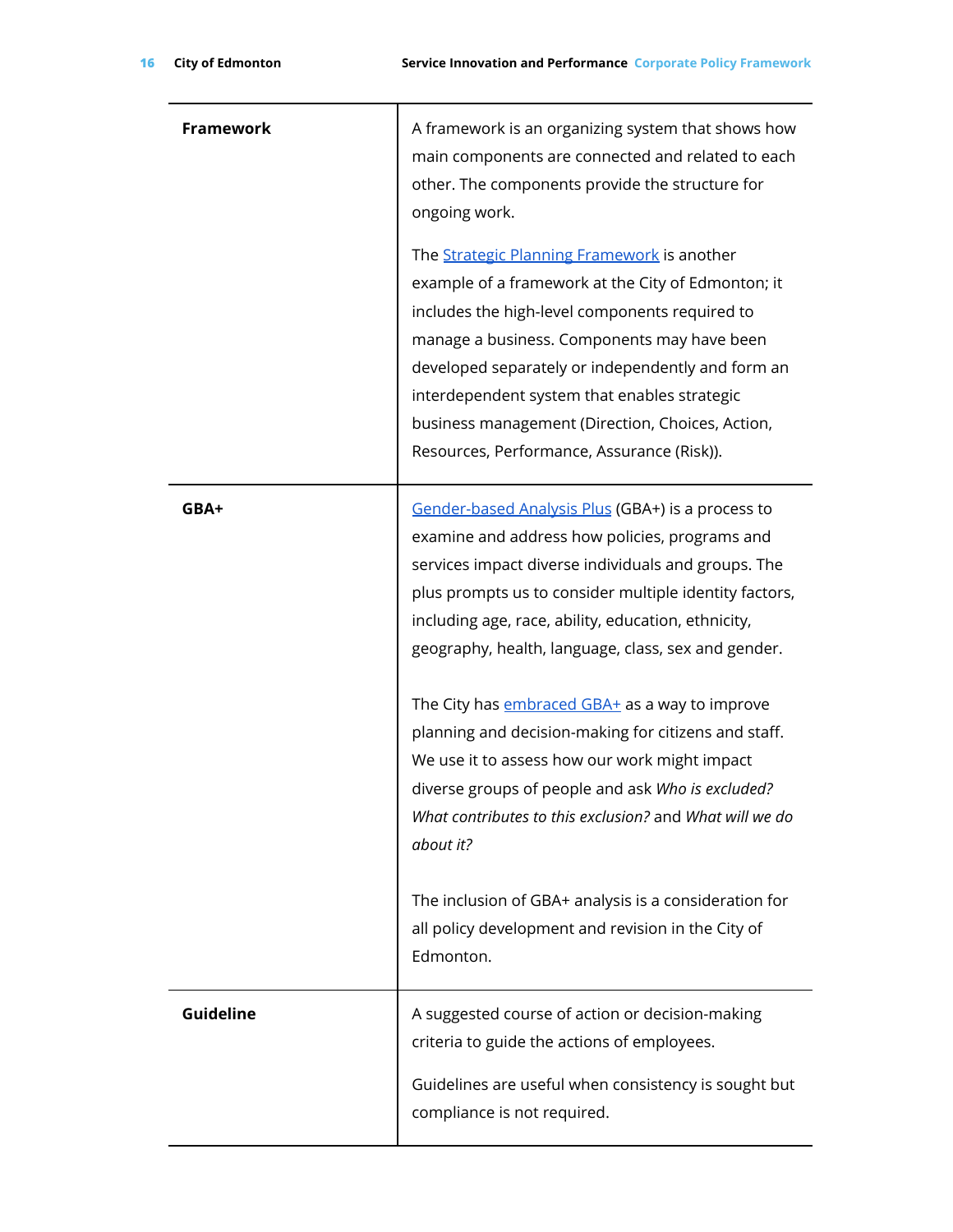| <b>Policy</b>    | The purpose of a policy is to state what we intend to<br>achieve and give high-level direction on how to<br>achieve it.                                                                                                                                                                                                                                                                                                                                                                                                                                                                                         |
|------------------|-----------------------------------------------------------------------------------------------------------------------------------------------------------------------------------------------------------------------------------------------------------------------------------------------------------------------------------------------------------------------------------------------------------------------------------------------------------------------------------------------------------------------------------------------------------------------------------------------------------------|
|                  | A policy is necessary when additional guidance is<br>required to achieve strategic goals and direction.<br>Policies inform decision-making, whether it is set out<br>in a procedure or through program design.                                                                                                                                                                                                                                                                                                                                                                                                  |
|                  | The key elements of a policy are the Statement of<br>intent (what the policy aims to achieve) and the<br>Guiding Principles (high-level descriptions of how the<br>intention will be achieved).                                                                                                                                                                                                                                                                                                                                                                                                                 |
|                  | Council policies are commitments to residents and<br>the community, are aspirational in nature, and<br>provide Administration with strategic direction.<br>Council policies can set direction or can be used to<br>provide further strategic direction by activating Policy<br>Directions in the Edmonton City Plan. Council policies<br>can also be used to set standards and processes for<br>City Councillors and their staff.<br>Administrative policies provide direction to City of<br>Edmonton employees on strategic and<br>organizational matters that are under the authority<br>of the City Manager. |
| <b>Procedure</b> | Administration's commitment to how a policy<br>(Council or Administrative) will be activated. It sets<br>processes, requirements or criteria that employees<br>must follow, directing them in the actions they need<br>to take to achieve the policy's intentions.<br>A procedure is the appropriate tool if action or<br>decision-making are required to achieve the<br>outcomes of a policy.                                                                                                                                                                                                                  |